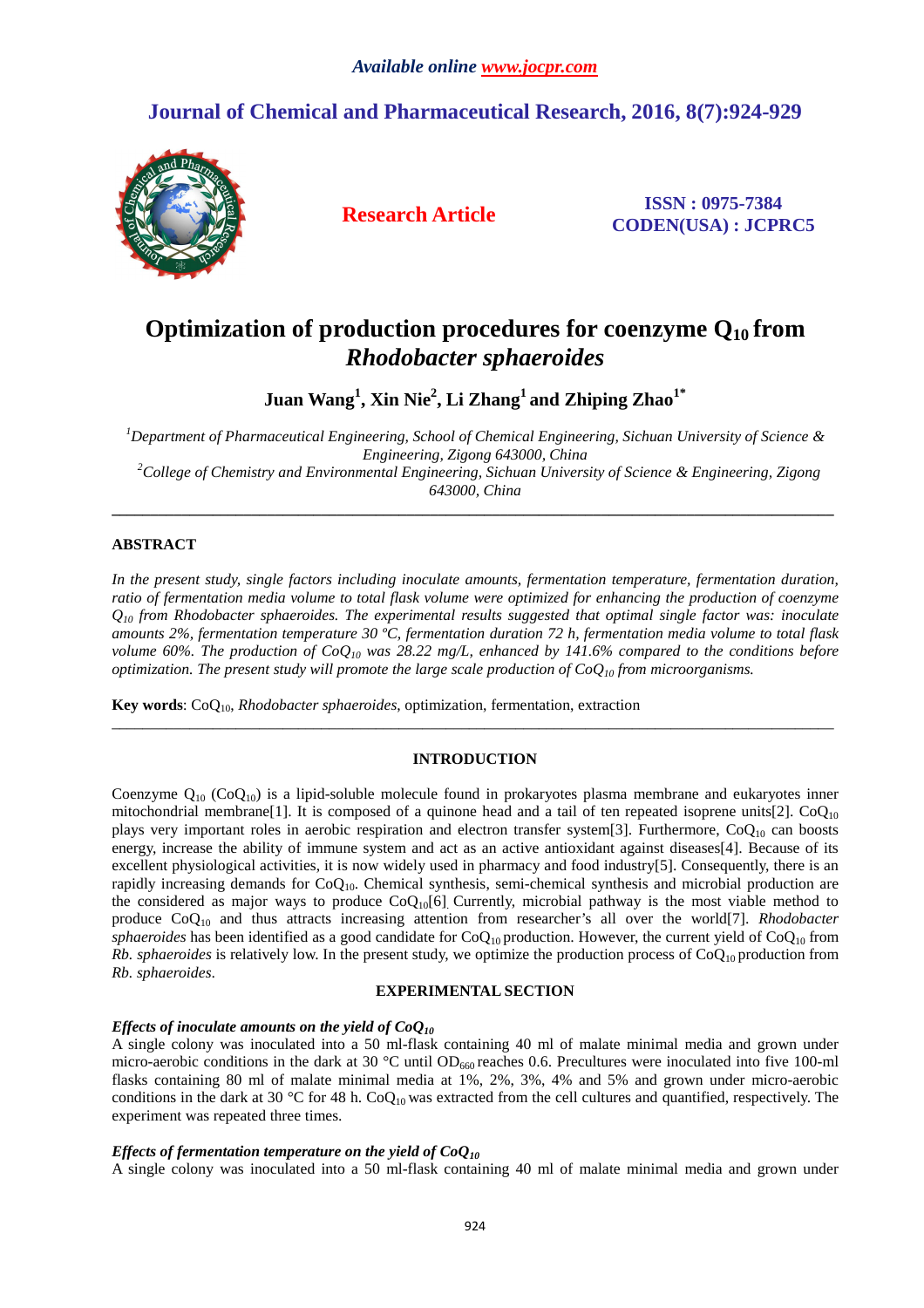micro-aerobic conditions in the dark at 30  $^{\circ}$ C until OD<sub>660</sub> reaches 0.6. Precultures were inoculated into five 100-ml flasks containing 80 ml of malate minimal media at 1:50 and grown in dark at 27, 30 and 33 °C for 48 h. CoQ<sub>10</sub> was extracted from the cell cultures and quantified, respectively. The experiment was repeated three times.

\_\_\_\_\_\_\_\_\_\_\_\_\_\_\_\_\_\_\_\_\_\_\_\_\_\_\_\_\_\_\_\_\_\_\_\_\_\_\_\_\_\_\_\_\_\_\_\_\_\_\_\_\_\_\_\_\_\_\_\_\_\_\_\_\_\_\_\_\_\_\_\_\_\_\_\_\_\_

## *Effects of fermentation duration on the yield of CoQ<sup>10</sup>*

A single colony was inoculated into a 50 ml-flask containing 40 ml of malate minimal media and grown under micro-aerobic conditions in dark at 30  $^{\circ}$ C until OD<sub>660</sub> reaches 0.6. Precultures were respectively inoculated into five 100-ml flasks containing 80 ml of malate minimal media at 2% and grown in dark at 30 °C for 36, 48, 60, 72 and 84 h.  $CoQ<sub>10</sub>$  was extracted from the cell cultures and quantified, respectively. The experiment was repeated three times.

#### *Effects of oxygen tension (fermentation media volume to total flask volume) on the yield of CoQ<sup>10</sup>*

A single colony was inoculated into a 50 ml-flask containing 40 ml of malate minimal media and grown under micro-aerobic conditions in dark at 30  $^{\circ}$ C until OD<sub>660</sub> reaches 0.6. Precultures were respectively inoculated into five 100-ml flasks containing 50, 60, 70, 80 and 90 ml of malate minimal media at 2% and grown in dark at 30 °C for 48 h.  $CoQ<sub>10</sub>$  was extracted from the cell cultures and quantified, respectively. The experiment was repeated three times.

## *Effects of pH value of acidic water on the extraction of CoQ<sup>10</sup>*

Five samples of 40 ml of cultures were used for the extraction of  $CoQ_{10}$ . In the process of  $CoQ_{10}$  extraction, pH values of acidic water were set as 2.0, 2.5, 3.0, 3.5 and 4.0. After extraction,  $CoQ_{10}$  was quantified, respectively. The experiment was repeated three times.

#### *Effects of extraction temperature on the extraction of CoQ<sup>10</sup>*

Five samples of 40 ml of cultures were used for the extraction of  $CoQ_{10}$ . Optimal pH value of acidic water was employed. For the extraction temperature, 70, 80, 90 and 100 °C were used. After extraction,  $CoQ_{10}$  was quantified, respectively. The experiment was repeated three times.

#### **RESULTS AND DISCUSSION**

#### *Effects of inoculate amounts on the yield of CoQ<sup>10</sup>*

Production of CoQ10 from the *Rb. sphaeroides* was influenced significantly by the inoculate amounts, as shown in Figure 1. Highest yield of  $CoQ_{10}$  was produced when the inoculate amounts was 2%, followed by 4% and 1%. Consequently, inoculate amounts of 2% was considered as the optimal inoculate amounts.



**Figure 1. Effects of inoculate amounts on the production of CoQ<sup>10</sup>**

## *Effects of fermentation temperature on the yield of CoQ<sup>10</sup>*

Fermentation temperature affects the production of CoQ<sub>10</sub> remarkably, as can been seen in Figure 2. Higher productions of CoQ<sub>10</sub> was obtained when the fermentation temperature was 30 °C. The yield of CoQ<sub>10</sub> from cultures grown under 27, 30 and 33 °C was 14.21, 16.36 and 11.16 mg/L. The yield of  $CoQ<sub>10</sub>$  from cultures grown under 33 °C was reduced 31.78% compared to that of CoQ<sub>10</sub> yield from cultures grown under 30 °C.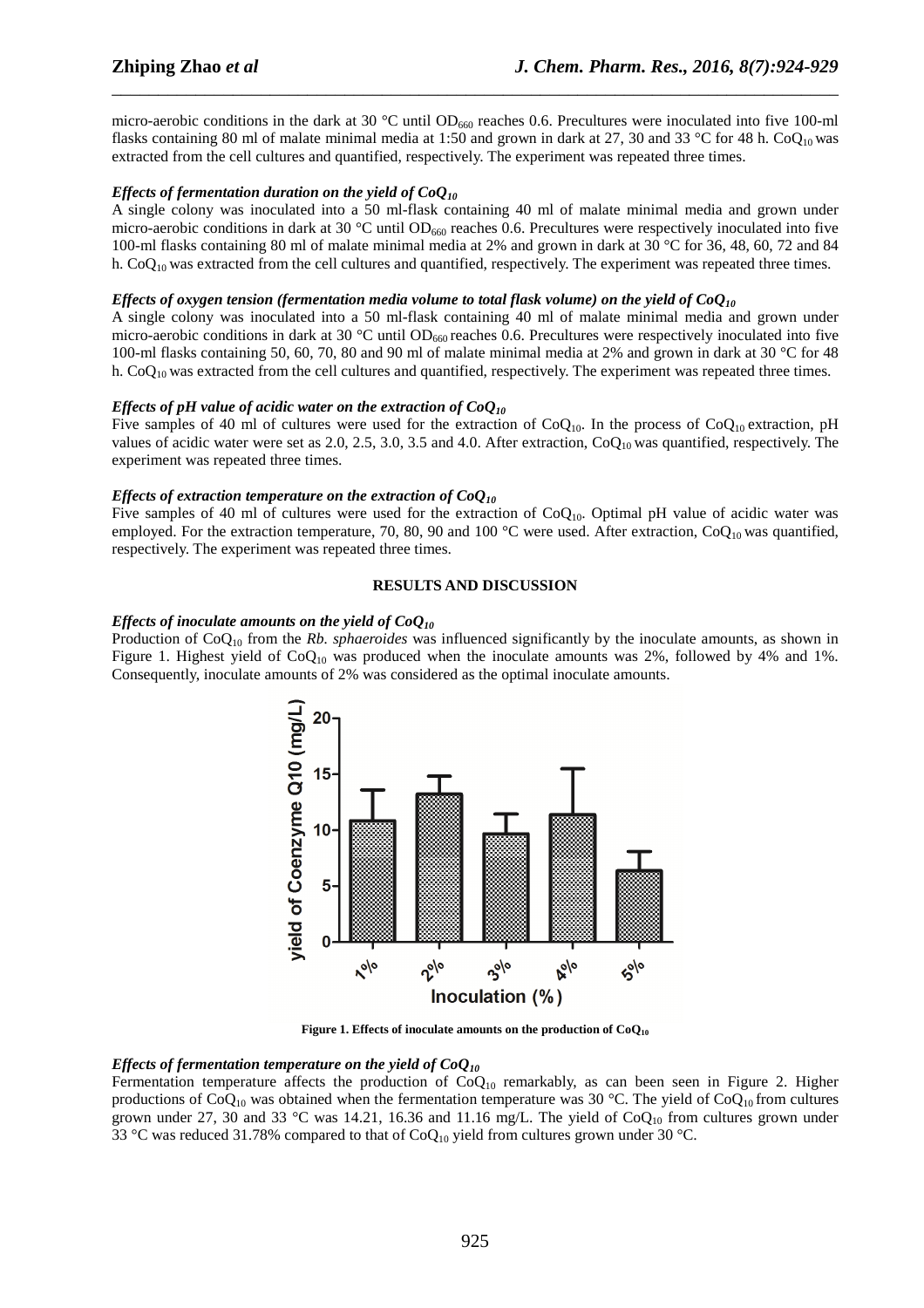

\_\_\_\_\_\_\_\_\_\_\_\_\_\_\_\_\_\_\_\_\_\_\_\_\_\_\_\_\_\_\_\_\_\_\_\_\_\_\_\_\_\_\_\_\_\_\_\_\_\_\_\_\_\_\_\_\_\_\_\_\_\_\_\_\_\_\_\_\_\_\_\_\_\_\_\_\_\_

**Figure 2. Effects of fermentation temperature on the production of CoQ<sup>10</sup>**

#### *Effects of fermentation duration on the yield of CoQ<sup>10</sup>*

Effects of fermentation duration on the yield of  $CoQ_{10}$  was markedly, as revealed in Figure 3. Normally, the production will be increased with the extension of fermentation duration. However, in the present study, the yield of  $CoQ<sub>10</sub>$  with the fermentation duration of 60 h was slightly lower than that of  $CoQ<sub>10</sub>$  extracted from cultures fermented for 48 h. The highest production of  $CoQ_{10}$  was obtained with the fermentation duration of 84 h. However, the production with the fermentation duration of 84 h was slightly higher than that of 72 h. Consequently, fermentation for 72 h was considered as the optimal fermentation duration.



**Figure 3. Effects of fermentation duration on the production of CoQ<sup>10</sup>**

#### *Effects of fermentation media volume to total flask volume on the yield of CoQ<sup>10</sup>*

Oxygen tension plays very important roles in the biosynthesis of  $CoQ<sub>10</sub>$ , as seen in Figure 4. Furthermore, the  $CoQ<sub>10</sub>$ biosynthesis is sensitive to oxygen tension. The CoQ<sub>10</sub> yield was 16.44 mg/L when the volume of media to flask total volume was 60%. While, the  $CoQ_{10}$  yield was 6.95 mg/L when the volume of media to flask total volume was 90%.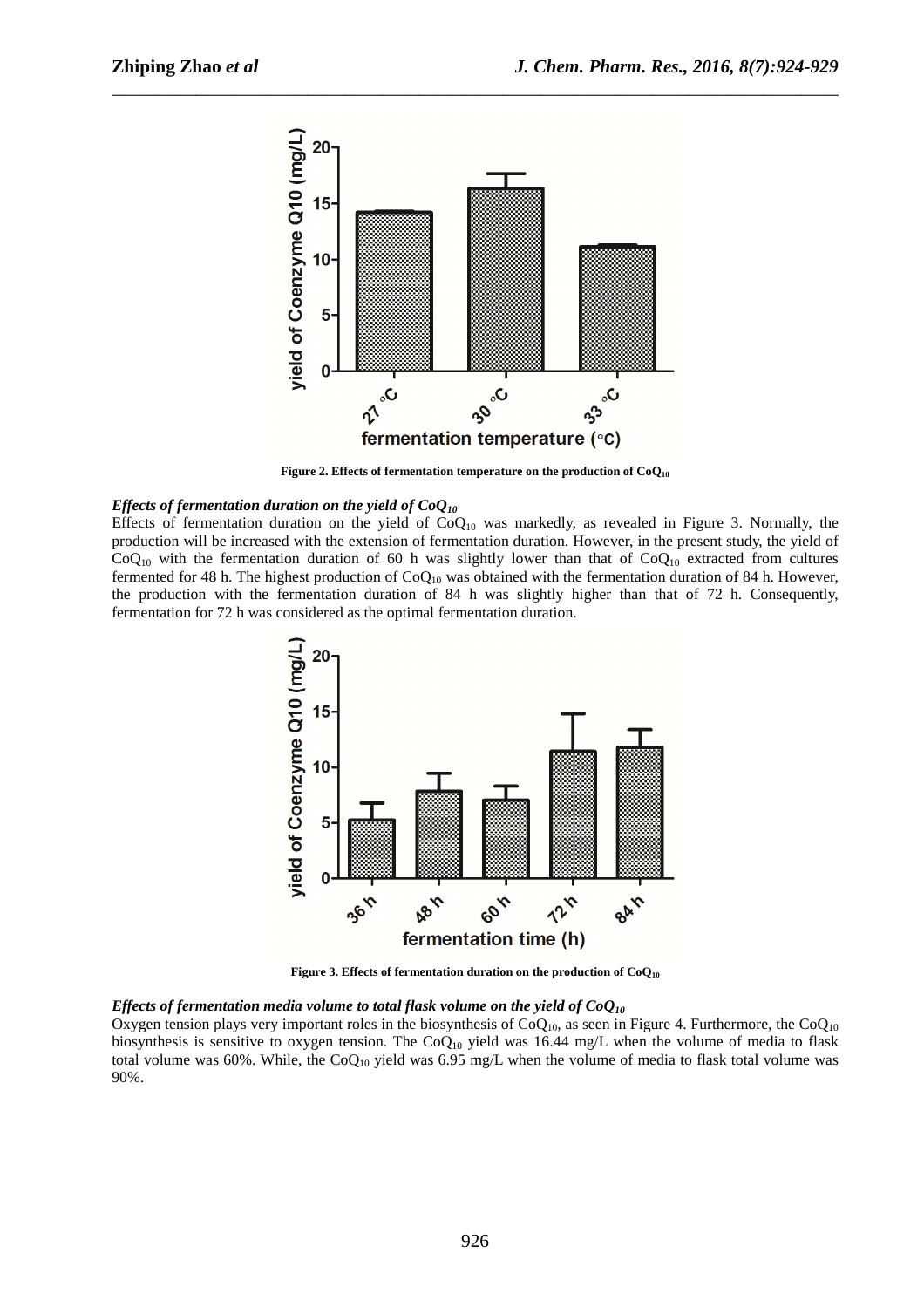

\_\_\_\_\_\_\_\_\_\_\_\_\_\_\_\_\_\_\_\_\_\_\_\_\_\_\_\_\_\_\_\_\_\_\_\_\_\_\_\_\_\_\_\_\_\_\_\_\_\_\_\_\_\_\_\_\_\_\_\_\_\_\_\_\_\_\_\_\_\_\_\_\_\_\_\_\_\_

**Figure 4. Effects of fermentation media volume to total flask volume on the production of CoQ<sup>10</sup>**

#### *Effects of pH value of acidic water on the extraction of CoQ<sup>10</sup>*

The pH value of acidic water affected the extraction of CoQ10. However, it is not significant as the oxygen tension, as observed in Figure 5. The highest yield of  $CoQ_{10}$  was obtained when the pH value of acidic water was 3.0 and the yield was 15.1 mg/L. When the pH value of acidic water was 4.0, the yield of CoQ10 was 11.98 mg/L.



**Figure 5. Effects of pH value of acidic water on the production of CoQ<sup>10</sup>**

#### *Effects of extraction temperature on the extraction of CoQ<sup>10</sup>*

Extraction temperature slightly affected the yield of  $CoQ_{10}$ , as seen in Figure 6. The highest yield of  $CoQ_{10}$  was produced when the extraction temperature was 90 ºC with the yield of 14.03 mg/L. It was nearly no differences of the yield of  $CoQ_{10}$  between the extraction temperature of 70 and 80 °C.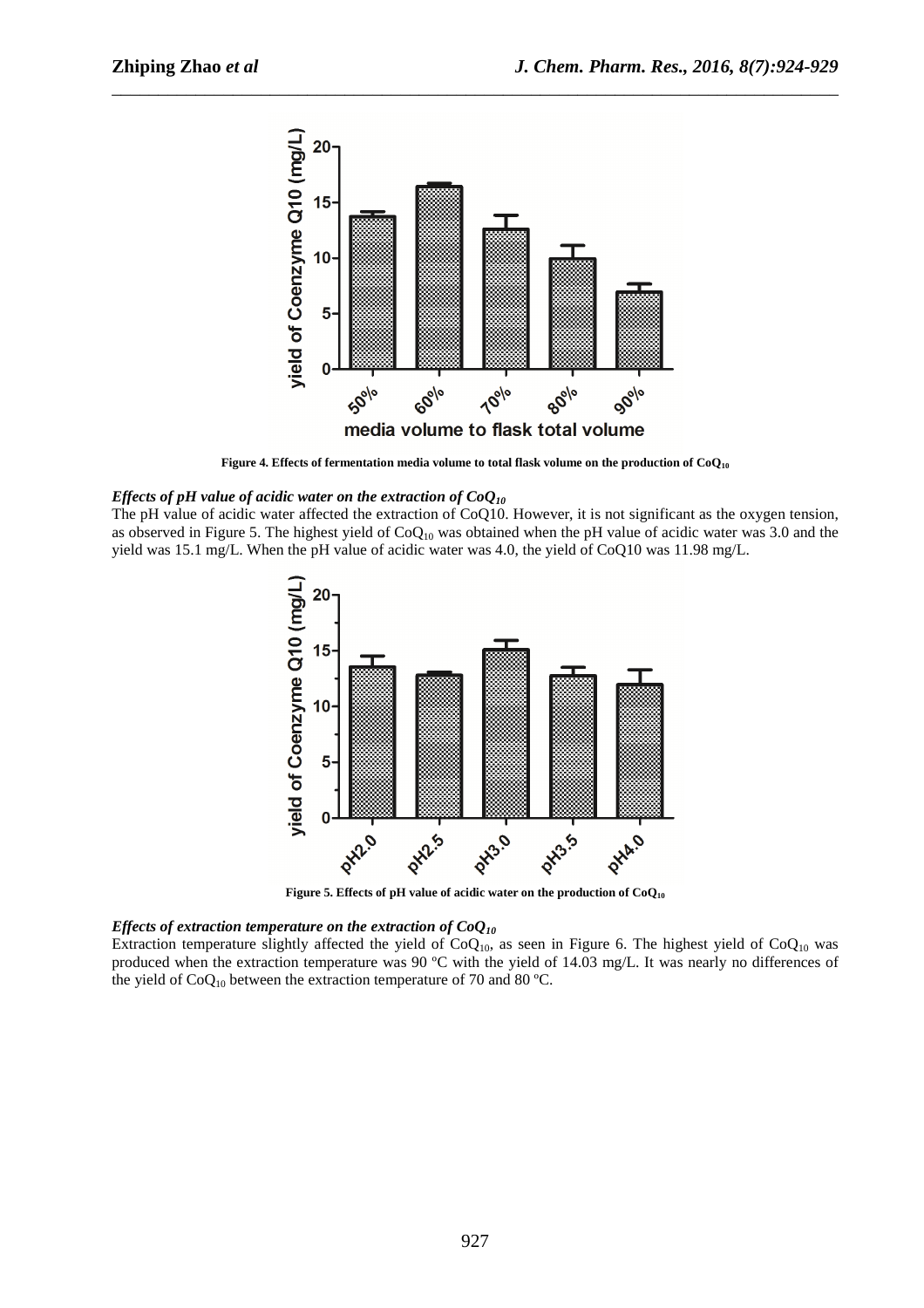

\_\_\_\_\_\_\_\_\_\_\_\_\_\_\_\_\_\_\_\_\_\_\_\_\_\_\_\_\_\_\_\_\_\_\_\_\_\_\_\_\_\_\_\_\_\_\_\_\_\_\_\_\_\_\_\_\_\_\_\_\_\_\_\_\_\_\_\_\_\_\_\_\_\_\_\_\_\_

**Figure 6. Effects of extraction temperature on the production of CoQ<sup>10</sup>**

#### *Production of CoQ10 under the optimal conditions*

The highest yield of CoQ<sub>10</sub> was obtained under the optimal fermentation processes and extraction processes and the yield of  $CoQ_{10}$  was 28.22 mg/L. The yield was significantly enhanced compared to that of the original conditions by 141.6%, as observed in Figure 7.



**Figure 7. Yields of CoQ10 under optimal conditions and original conditions** 

#### **CONCLUSION**

The optimal processes for producing CoQ10 from *Rb. sphaeroides* were: inoculate amounts 2%, fermentation temperature 30 °C, fermentation time 72 h, volume of media to flask total volume 60%, extraction temperature 90 °C, pH value of acidic water pH3. Under the optimal conditions, the yield of  $CoQ_{10}$  was enhanced by 141.% compared to the conditions before optimization.

#### **Acknowledgements**

This work was supported by the Research Project of Sichuan University of Science & Engineering (2015RC27), Scientific Research Foundation of the Education Department of Sichuan Province (15ZA0222), Research Project of Liquor Making Biological Technology and Application of Key Laboratory of Sichuan Province (NJ-201512).